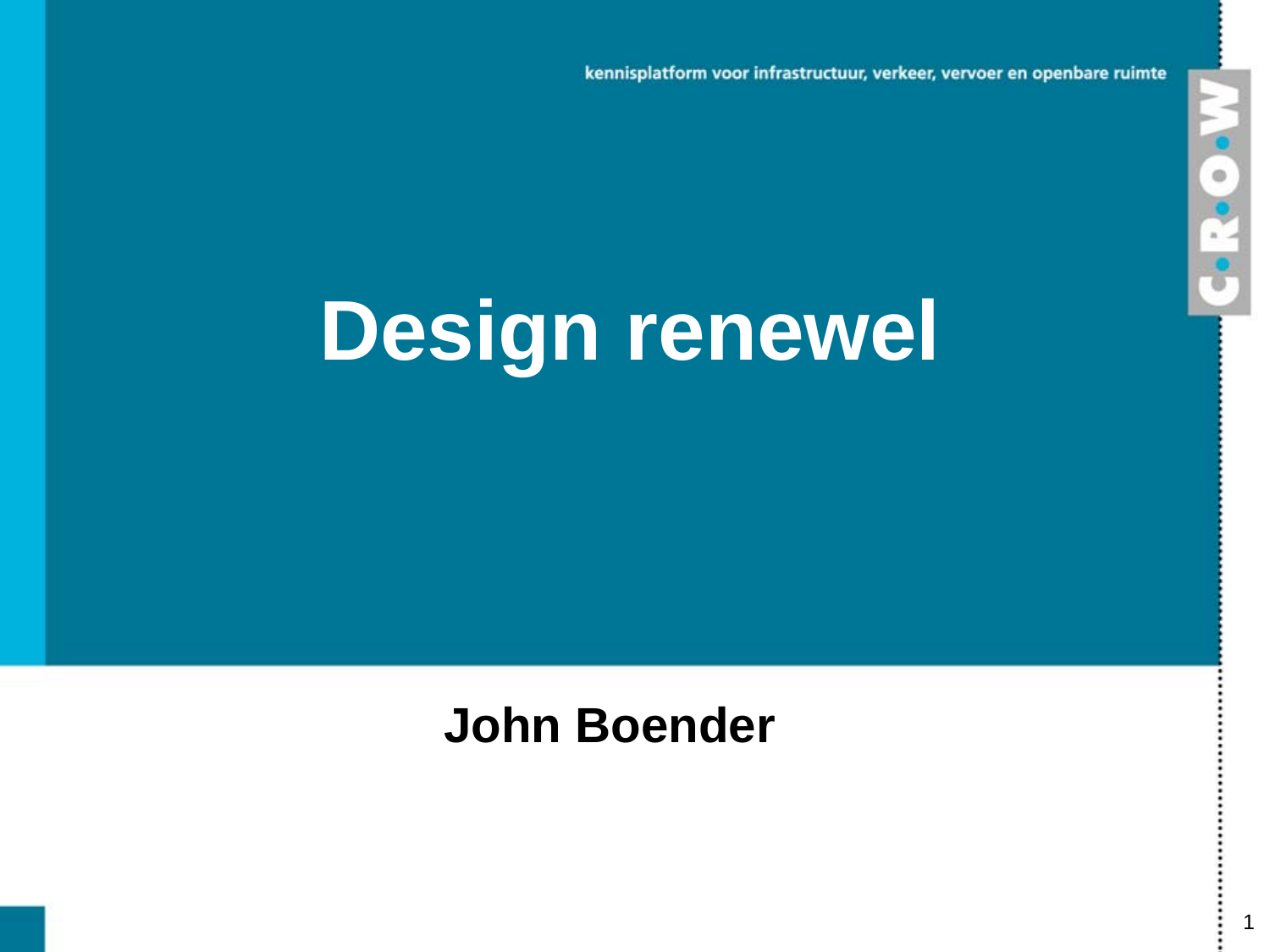

In The Netherlands we are starting the renewing of a set of design guidelines:

- design guidelines for motorways,
- road signing guidelines,
- shoulder safety guidelines and
- lighting guidelines all on motorways.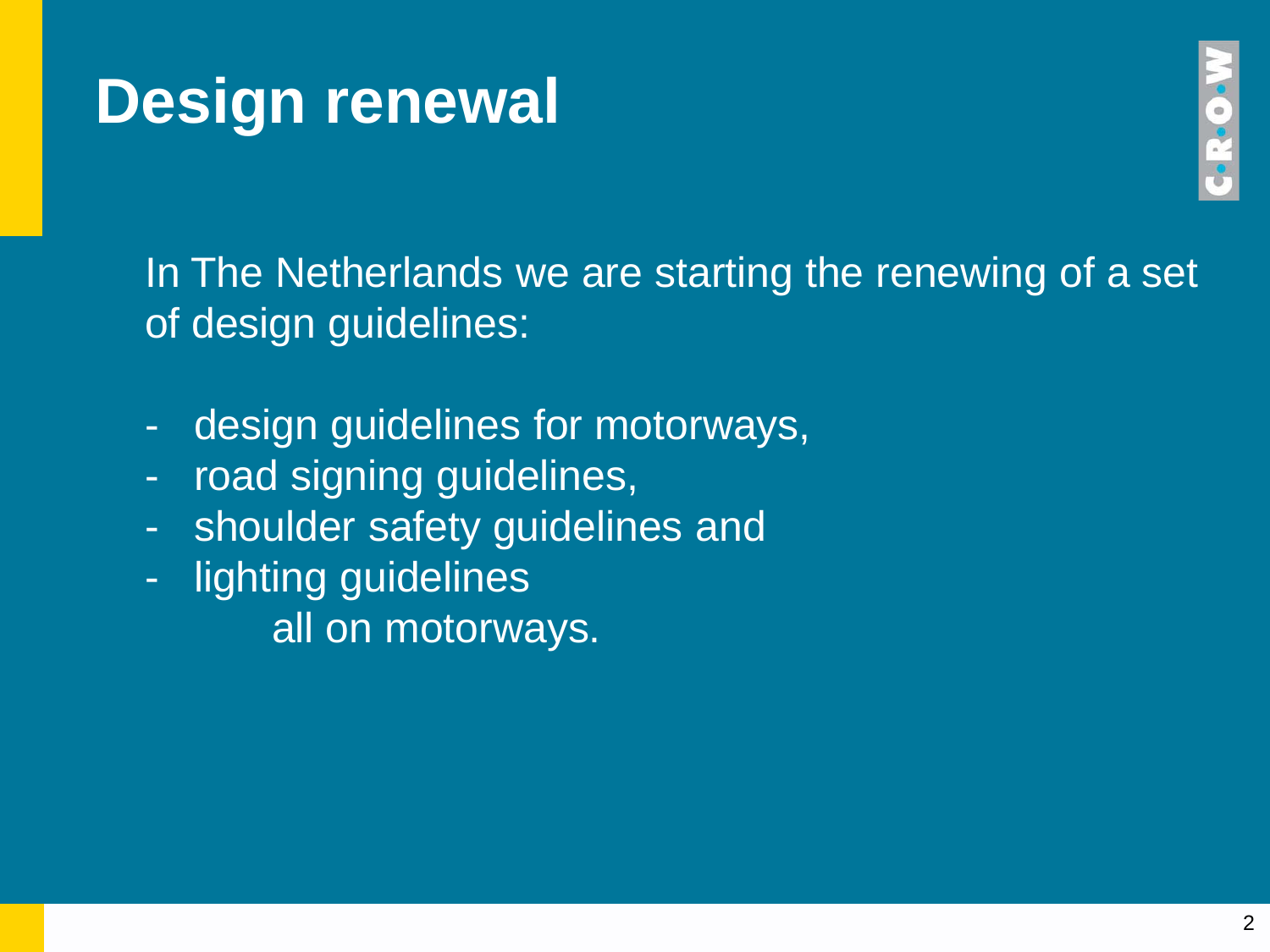# ReO.

#### 'Old' method

- The National Road Authority (NRA) used to design themselves. Contracts were given for construction, building and maintaining.

- Our guidelines fitted to this line of operation.
- Experienced designers could make a design fitted to their parameters using our guidelines.

Construction firms could construct and build (and maintain) according to the presented design. The NRA got exactly what they wanted.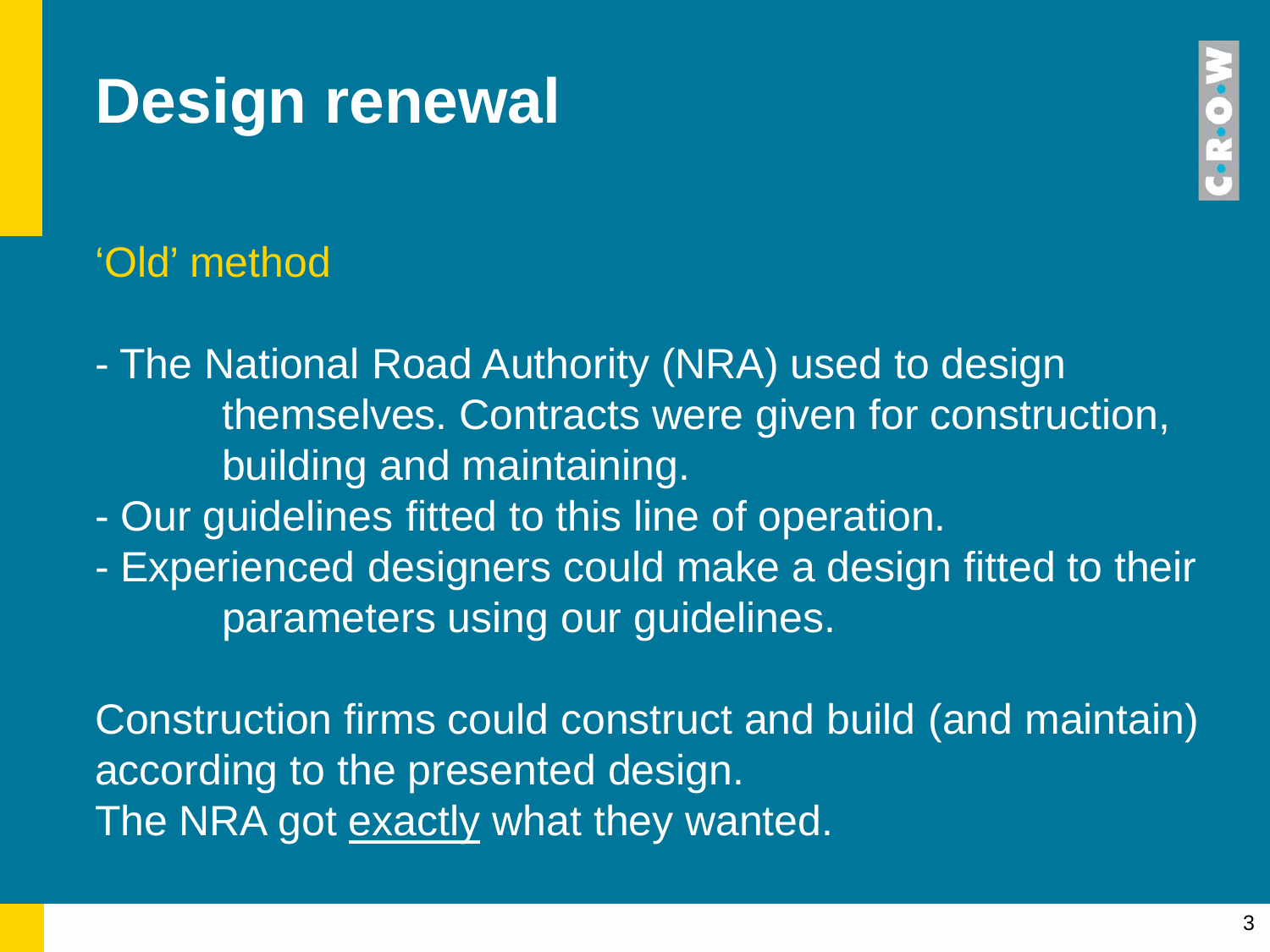



'New' method

The National Road Authority more and more give out contracts for design, construct, build and maintain.

The NRA still has an idea of what they want to get. However, our guidelines give possibilities to make designs different to their expectations and still fitting within the parameters. If a construction firm decides to use all minimum values they still stay within the parameters but the design will be poor !!!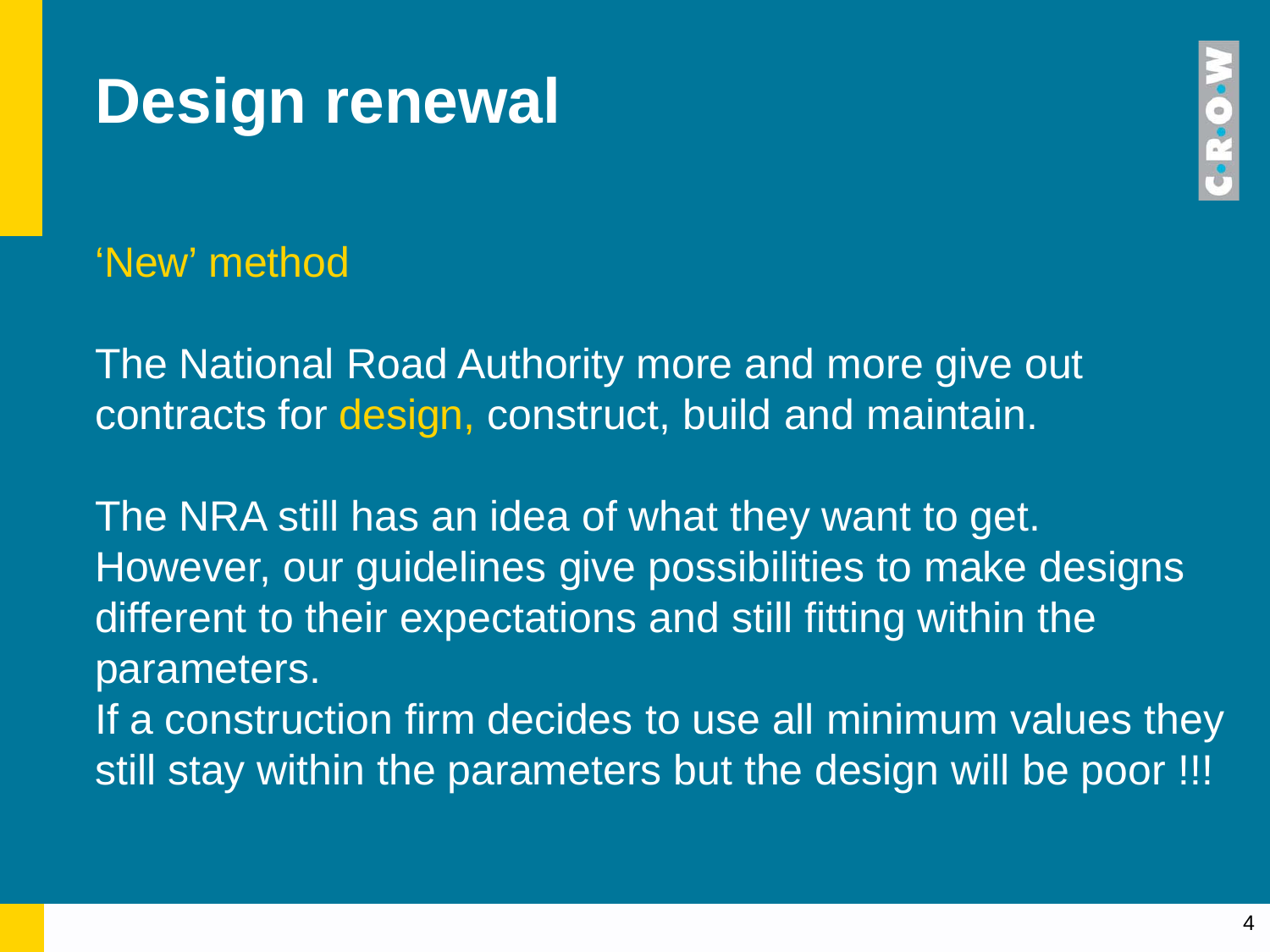Approach

- updating these guidelines,
- introduce system engineering into these guidelines to make them more suitable for the new way of contracting road design and construction in the Netherlands.
- Use functional specification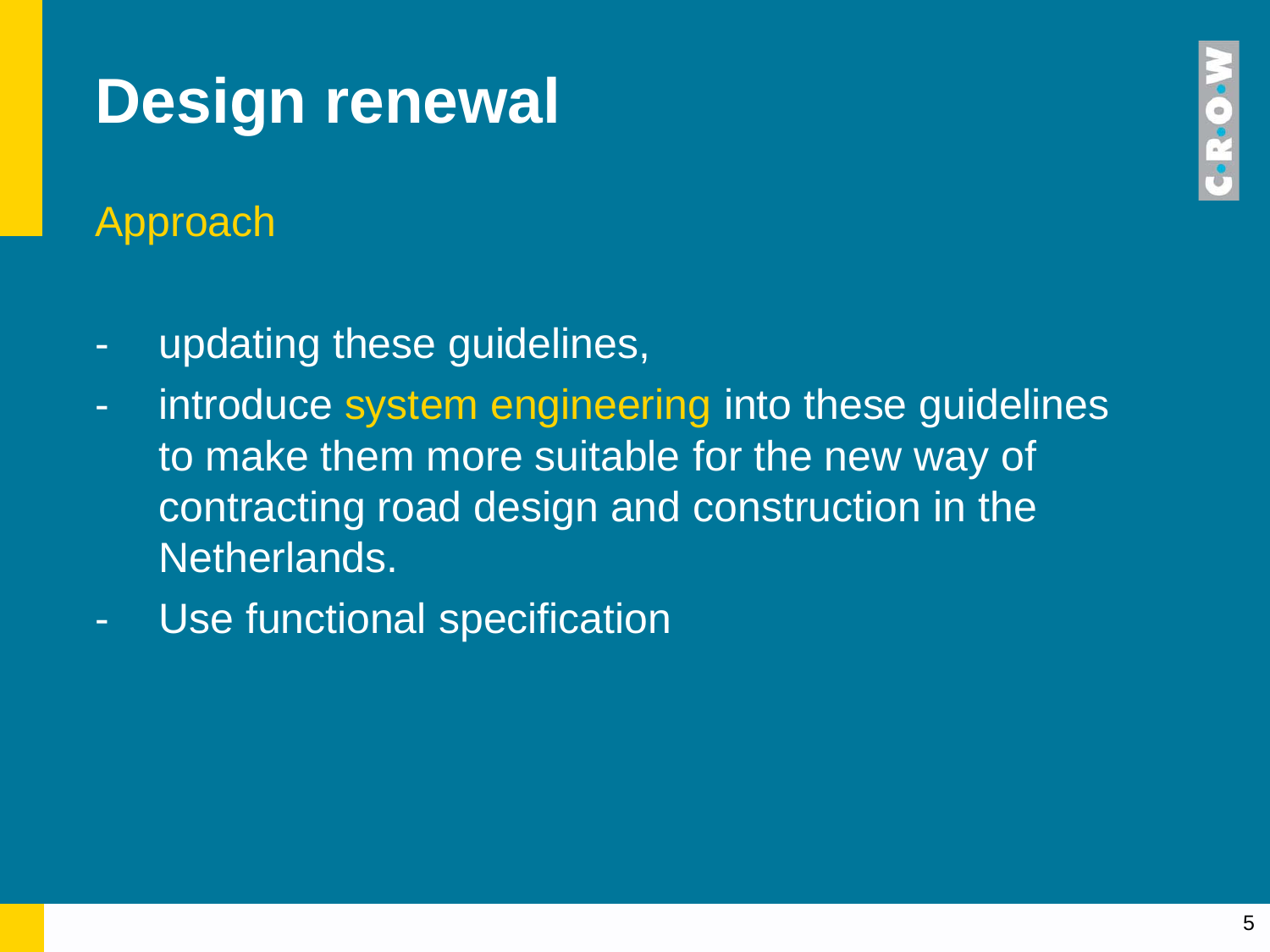Functional specification

- What are the functions of a road (safety, accessibility, fitting in surroundings, sustainability, etc.)
- What aspects (design speed, alignment, braking distances, etc.) should be met?
- Within these parameters several designs can be realised all fitting to the different design aspects and functions.
- No complete designs are presented.

**Coc**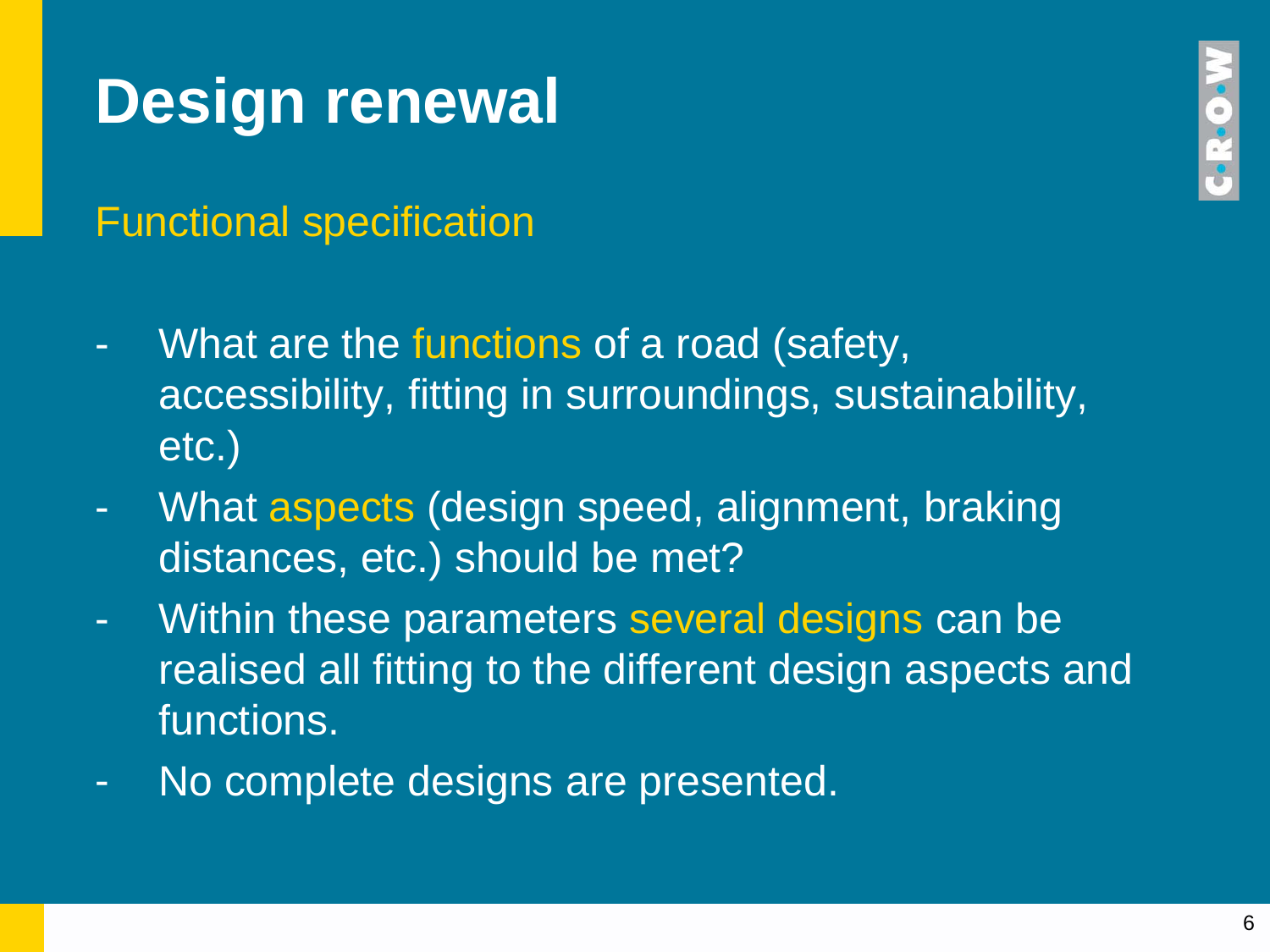Approach

A construction firm can design a road fitting to the functions and aspects Might be different from the expectation of the NRA